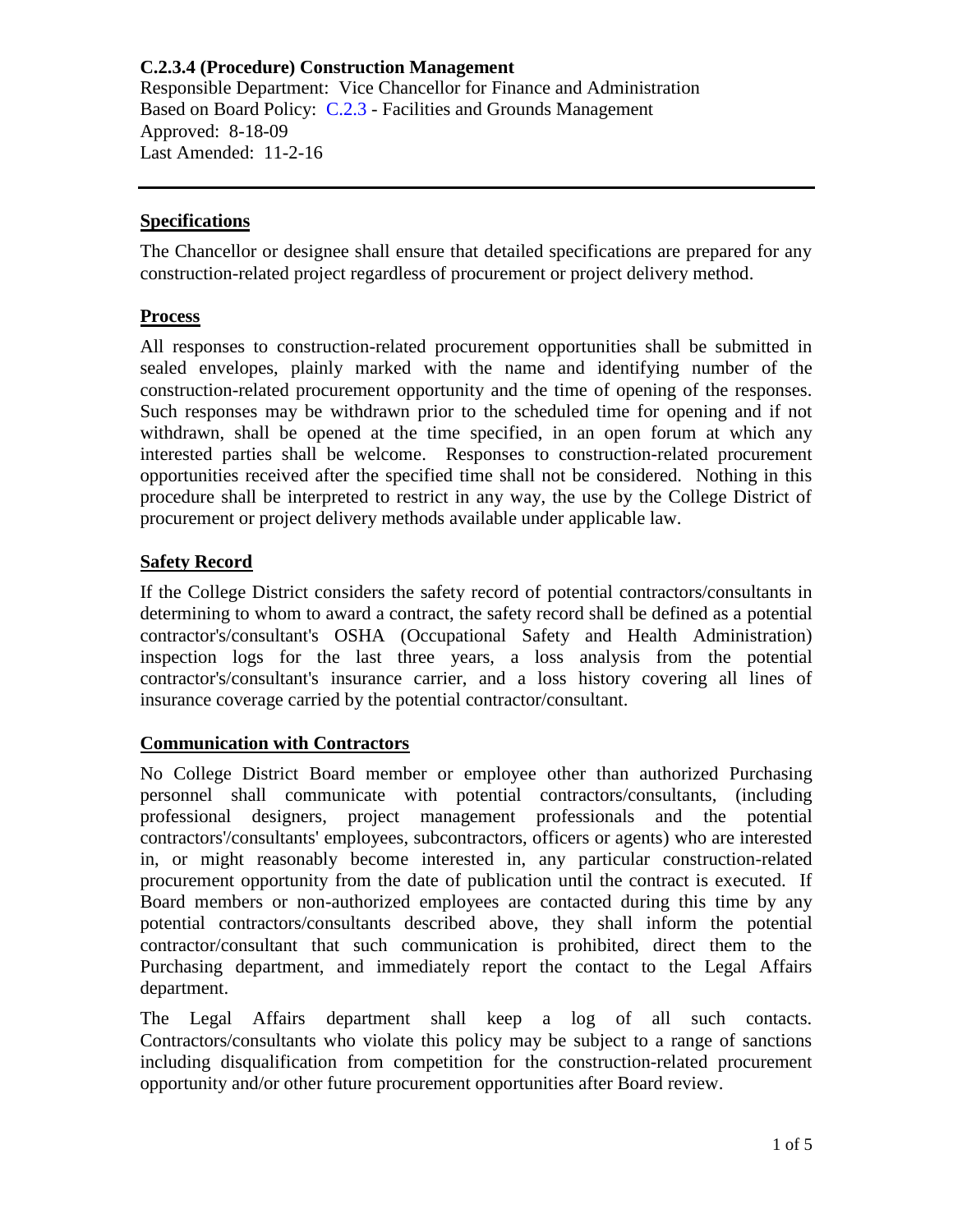# **C.2.3.4 (Procedure) Construction Management** Responsible Department: Vice Chancellor for Finance and Administration Based on Board Policy: [C.2.3](https://www.alamo.edu/siteassets/district/about-us/leadership/board-of-trustees/policies-pdfs/section-c/c.2.3-policy.pdf) - Facilities and Grounds Management Approved: 8-18-09 Last Amended: 11-2-16

Employees who violate this policy may be subject to disciplinary action, including termination after review by the Chancellor.

### **Required Workers' Compensation Coverages**

The College District shall use the following language for bid specifications and contracts for building or construction, without any additional words or changes, except those required to accommodate the specific document in which they are contained or to impose stricter standards of documentation.

A copy of a certificate of insurance, a certificate of authority to self-insure issued by the Texas Department of Insurance (TDI), or a coverage agreement (DWC-81, DWC-82, DWC-83, or DWC-84), showing statutory workers' compensation insurance coverage for the person's or entity's employees providing services on a project is required for the duration of the project.

Duration of the project includes the time from the beginning of the work on the project until the contractor's/person's work on the project has been completed and accepted by the College District.

Persons providing services on the project ("subcontractor" in Texas Labor Code 406.096) include all persons or entities performing all or part of the services the contractor has undertaken to perform on the project, regardless of whether that person contracted directly with the contractor and regardless of whether that person has employees. This includes, without limitation, independent contractors, subcontractors, leasing companies, motor carriers, owner-operators, employees of any such entity, or employees of any entity that furnishes persons to provide services on the project.

Services include, without limitation, providing, hauling, or delivering equipment or materials, or providing labor, transportation, or other service related to a project. Services do not include activities unrelated to the project, such as food/beverage vendors, office supply deliveries, and delivery of portable toilets.

The contractor shall provide coverage, based on proper reporting of classification codes and payroll amounts and filing of any coverage agreements, which meets the statutory requirements of Texas Labor Code 401.011(44) for all employees of the contractor providing services on the project for the duration of the project.

The contractor must provide a certificate of coverage to the College District prior to being awarded the contract.

If the coverage period shown on the contractor's current certificate of coverage ends during the duration of the project, the contractor must, prior to the end of the coverage period, file a new certificate of coverage with the College District showing that coverage has been extended.

The contractor shall obtain from each person providing services on a project, and provide to the College District: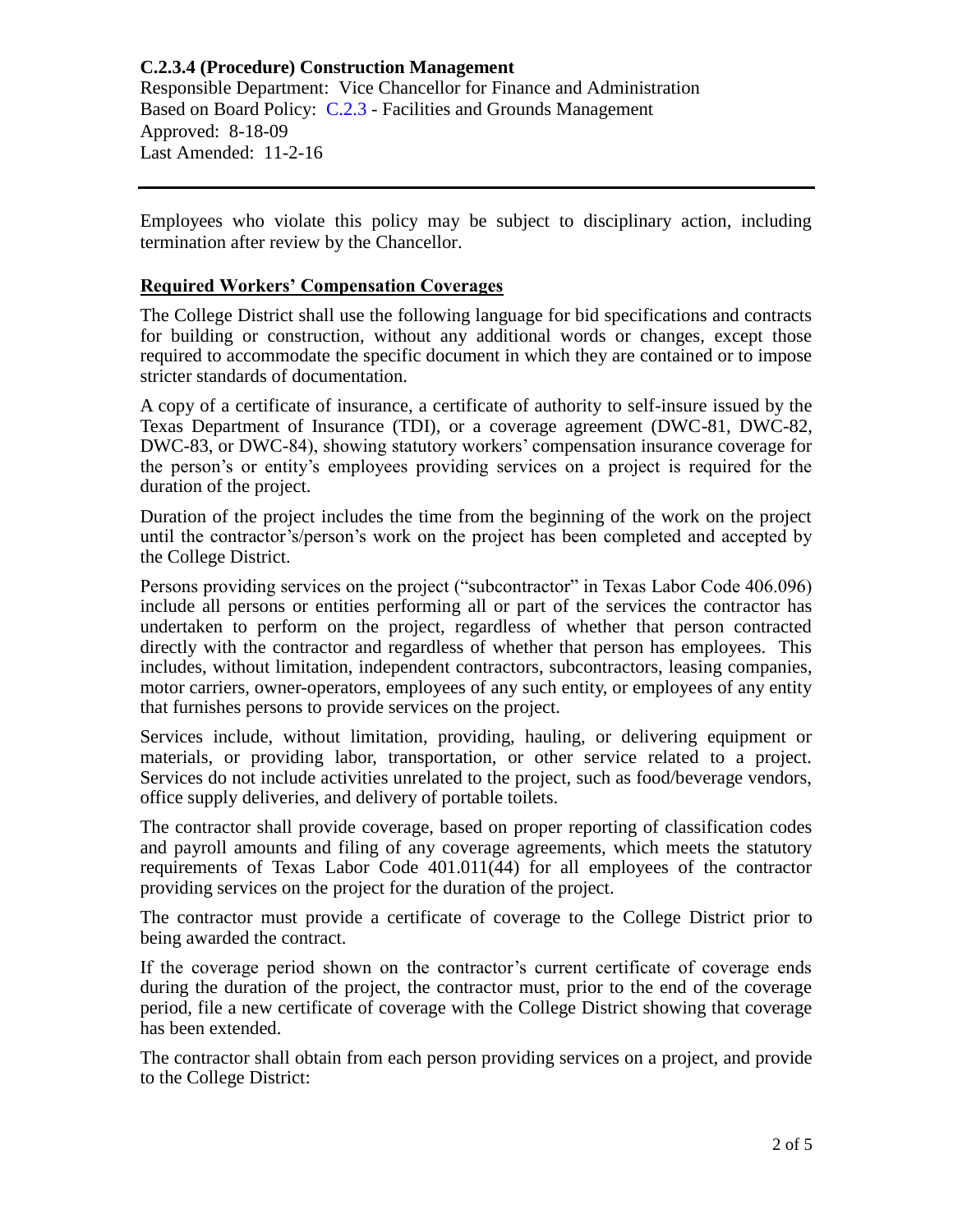Responsible Department: Vice Chancellor for Finance and Administration Based on Board Policy: [C.2.3](https://www.alamo.edu/siteassets/district/about-us/leadership/board-of-trustees/policies-pdfs/section-c/c.2.3-policy.pdf) - Facilities and Grounds Management Approved: 8-18-09 Last Amended: 11-2-16

- 1. A certificate of coverage, prior to that person beginning work on the project, so the College District will have on file certificates of coverage showing coverage for all persons providing services on the project; and
- 2. No later than seven days after receipt by the contractor, a new certificate of coverage showing extension of coverage, if the coverage period shown on the current certificate of coverage ends during the duration of the project.

The contractor shall retain all required certificates of coverage for the duration of the project and for one year thereafter. The contractor shall notify the College District in writing by certified mail or personal delivery, within ten days after the contractor knew or should have known, of any change that materially affects the provision of coverage of any person providing services on the project.

The contractor shall post on each project site a notice, in the text, form, and manner prescribed by the TDI, informing all persons providing services on the project that they are required to be covered, and stating how a person may verify coverage and report lack of coverage.

The contractor shall contractually require each person with whom it contracts to provide services on a project, to:

- 1. Provide coverage, based on proper reporting of classification codes and payroll amounts and filing of any coverage agreements, which meets the statutory requirements of Texas Labor Code 401.011(44) for all of its employees providing services on the project for the duration of the project;
- 2. Provide to the contractor, prior to that person beginning work on the project, a certificate of coverage showing that coverage is being provided for all employees of the person providing services on the project for the duration of the project;
- 3. Provide the contractor, prior to the end of the coverage period, a new certificate of coverage showing extension of coverage, if the coverage period shown on the current certificate of coverage ends during the duration of the project.
- 4. Obtain from each other person with whom it contracts, and provide to the contractor:
	- a. A certificate of coverage, prior to the other person beginning work on the project; and
	- b. A new certificate of coverage showing extension of coverage, prior to the end of the coverage period, if the coverage period shown on the current certificate of coverage ends during the duration of the project;
- 5. Retain all required certificates of coverage on file for the duration of the project and for one year thereafter;
- 6. Notify the College District in writing by certified mail or personal delivery, within ten days after the person knew or should have known, of any change that materially affects the provision of coverage of any person providing services on the project; and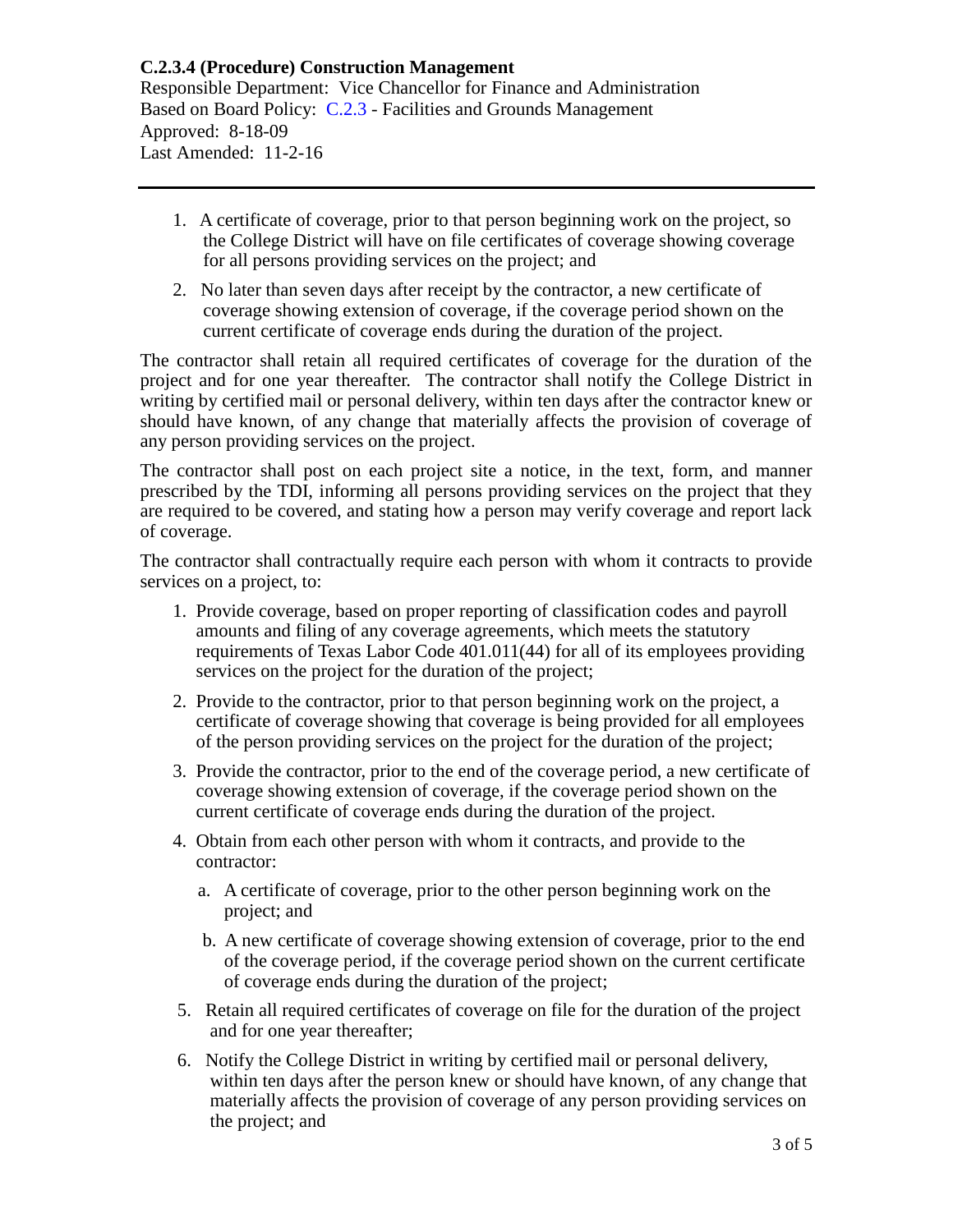Responsible Department: Vice Chancellor for Finance and Administration Based on Board Policy: [C.2.3](https://www.alamo.edu/siteassets/district/about-us/leadership/board-of-trustees/policies-pdfs/section-c/c.2.3-policy.pdf) - Facilities and Grounds Management Approved: 8-18-09 Last Amended: 11-2-16

 7. Contractually require each person with whom it contracts to perform as required by items 1–6, with the certificates of coverage to be provided to the person for whom they are providing services.

By signing this contract or providing or causing to be provided a certificate of coverage, the contractor is representing to the College District that all employees of the contractor who will provide services on the project will be covered by workers' compensation coverage for the duration of the project, that the coverage will be based on proper reporting of classification codes and payroll amounts, and that all coverage agreements will be filed with the appropriate insurance carrier or, in the case of a self-insured, with the TDI's Division of Self-Insurance Regulation. Providing false or misleading information may subject the contractor to administrative penalties, criminal penalties, civil penalties, or other civil actions.

The contractor's failure to comply with any of these provisions is a breach of contract by the contractor that entitles the College District to declare the contract void if the contractor does not remedy the breach within ten days after receipt of notice of breach from the College District.

The coverage requirement recited above does not apply to sole proprietors, partners, and corporate officers who are excluded from coverage in an insurance policy or certificate of authority to self-insure that is delivered, issued for delivery, or renewed on or after January 1, 1996.

## **Required Prevailing Wage**

Construction activities of the College District are subject to the requirements to pay the prevailing local wage established by Chapter 2258 of the Texas Government Code, and also by the federal Davis-Bacon and Related Acts ("DBRA") when built in part with federal funds. The Board of Trustees has adopted the DBRA wage rate determinations as its wage rate determinations for purposes of compliance with Chapter 2258. The College District has licensed prevailing wage rate payment compliance tracking software. All solicitations and grant subawards and subcontracts for construction projects shall require counterparty and subcontractor compliance with Chapter 2258 and, where applicable, DBRA. All solicitations for construction projects shall require awardee and subcontractor use of the tracking software and shall publish all potentially applicable DBRA wage rate determinations in effect as of the date of solicitation. All construction contracts, whether direct or through subcontract or subaward, shall restate these requirements and bind any and all subcontractors.